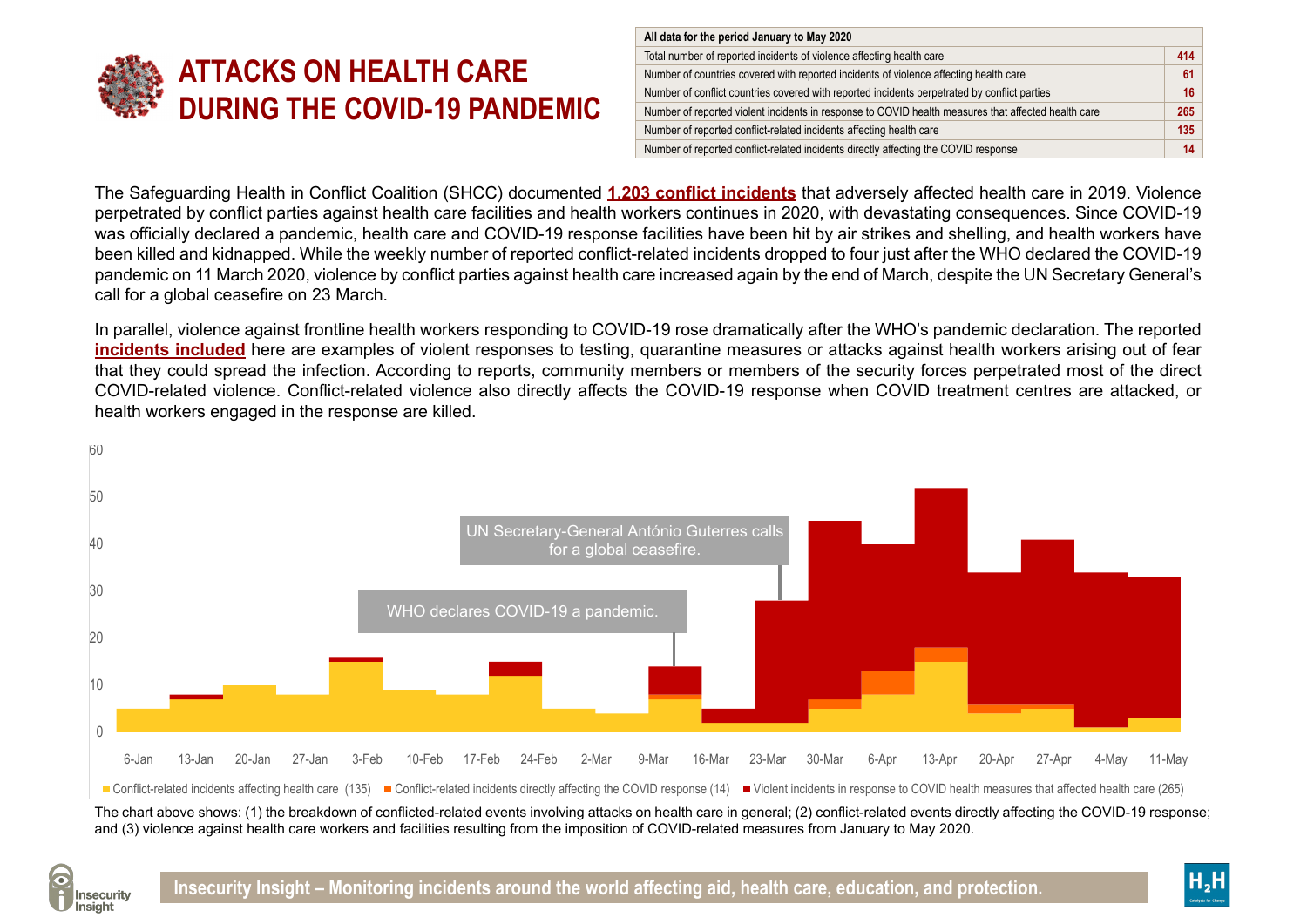# **COVID-19 related incidents of violence**

In many countries, community members have assaulted health workers out of fear that they could spread the virus because of their contact with affected patients. Such attacks occurred at health workers' homes, on their way to and from work and even during funerals of health workers' colleagues who died from the virus. Protesters have also attacked health care facilities dedicated to COVID-19 response measures. In other incidents health workers have been attacked as part of resistance to the COVID-related health measures that governments have imposed, such as testing or quarantining. Grief over loss of family members has resulted in violence against health workers. Although happening in many countries, such violence has been frequently reported in India and Mexico in particular.

In a number of countries where lockdowns have been violently enforced, health workers were hurt on their way to or from work after being accused of disrespecting the lockdown. In some countries, health workers faced repercussions for either speaking out about the numbers of COVID-19 patients that did not tally with official figures or for demanding that they be provided with better personal protective equipment (PPE).

All incidents affecting health care workers and facilities impact on the ability to deliver health care because they affect health worker deeply and make services less reliable and effective.

## **Conflict-related violence affecting the COVID-19 response**

Violence by conflict-parties has directly affected hospitals treating COVID-19 patients in Libya and quarantine centres in Yemen. An ambulance driver transporting test results in Myanmar and in Libya health workers on their way to a meeting to discuss how to protect patients from COVID-19 in rehabilitation centres were killed. A non-state actor in Cameroon destroyed hand sanitizers, while a plane reportedly carrying COVID-related equipment was shot down in Libya, and non-state armed groups have fired artillery at testing teams in Yemen.

The violent actions of conflict parties that do not respect the work of health workers and health care facilities will make it harder to control the pandemic in conflict-affected countries. Such violence also undermines primary health care and preventive health policies.

If the global community fails to contain COVID-19, the virus will linger. One of the possible dangers is that the virus will be transmitted between conflict-affected countries by aid workers or peacekeepers, who may also bring it back to their home countries.

Health workers in conflict and non-conflict settings alike should not pay a price for the care they provide to others.

In India, a mob in West Bengal beat up an ambulance driver with rods and sticks causing severe injuries when he returned home after transporting COVID-19 patients. The mob feared that the driver would bring COVID-19 into their village. The mob also assaulted his parents when they tried to protect him. **[Access data on HDX](https://data.humdata.org/dataset/aid-security-and-covid-19).** 

| All data for the period January to May 2020                                        |     |
|------------------------------------------------------------------------------------|-----|
| Number of reported conflict-related incidents<br>affecting health care             | 135 |
| Health care workers reportedly kidnapped in<br>conflict between March and May 2020 | 11  |
| Health care workers reportedly killed in<br>conflict between March and May 2020    | 20  |

In Myanmar, a bullet fired at Myanmar Army soldiers during operations in Rakhine state on 13 March 2020 hit a patient inside the Tainnyo Hospital. On 20 April 2020, a marked WHO vehicle transporting COVID-19 testing samples came under gunfire, resulting in the death of the driver.



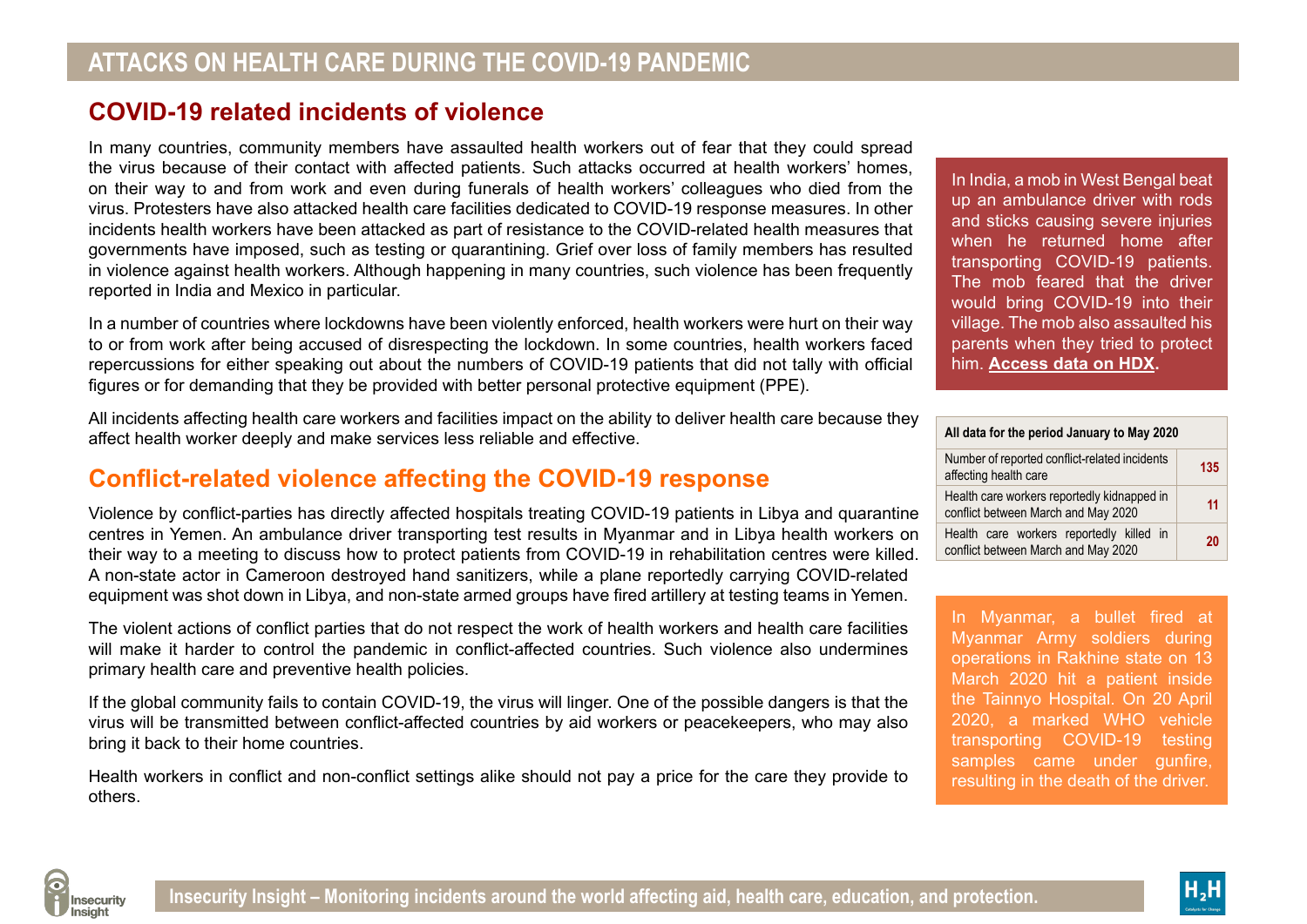## **Recommendations**

#### **All parties to a conflict should:**

- Adhere to the provisions of international humanitarian and human rights law regarding respect for and protection of health services and the wounded and sick.
- Not hinder in any way the ability of health workers to adhere to their ethical responsibilities of providing impartial care to all in need.
- Ensure the full implementation of UN Security Council Resolution 2286 and adopt practical measures to enhance the protection of, and access to, health care in armed conflict, as set out in the Secretary-General's recommendations to the Security Council in 2016.

## **The UN Secretary-General should:**

- Prepare a report on member states' follow-through on the requirements of Resolution 2286 and his 2016 recommendations.
- In furtherance of his 2016 report on Resolution 2286, strengthen the role of UN peacekeeping operations in contributing to an environment conducive to the 'safe delivery of medical care', actively encourage the implementation of the 2019 Declaration of Shared Commitments on UN Peacekeeping Operations regarding the protection of civilians, and take concrete steps to establish guidance and training for peacekeepers on specific actions and behaviours needed to protect health care workers and facilities.

## **States and private foundations funding the global health effort should:**

- Collect data on violence and threats to health care facilities, workers, patients, and transport in conflict as part of regular health surveillance and quality assurance activities.
- Provide funding and other resources to support such data collection
- Develop systems to receive information from NGOs and civil society groups regarding acts that interfere with, obstruct, threaten, and assault health care facilities and personnel engaged in health care activities.
- Actively support health care facilities and workers by seeking the means to ensure their security, including through outreach to government ministries and other actors who infringe or may infringe on the protection of health care facilities and workers from attack.
- Actively counter misinformation through projects and activities designed to provide accurate, timely, clear, relevant, and accessible information about the pandemic, how the disease is spread, and how individuals can protect themselves and loved ones.

### **Non-state armed groups should:**

• Sign Geneva Call's Deed of Commitment on the protection of health care workers and facilities and take steps toward implementing compliance, monitoring and accountability, as laid down in the Deed of Commitment.

# **Data Notes**

Data collection on conflict and COVID-19 related violent incidents that affect the delivery of health care is ongoing. The data presented in this brief is neither complete nor comprehensive and may differ from other sources. The purpose of the fact sheet is not to present definitive figures but rather to highlight issues of concern that emerge from the ongoing violence against health care. The data summarised in this brief have been systematically compiled from two categories of sources: (a) open-source information, as published in the **[Attacks on Health Care](http://insecurityinsight.org/projects/healthcare/monthlynewsbrief)  [Monthly News Brief](http://insecurityinsight.org/projects/healthcare/monthlynewsbrief)** and ACLED and other sources as well as (b) verified security incidents submitted to Insecurity Insight by Aid in Danger partner agencies. For definitions, methods and data processing see **[here](https://bit.ly/3daW5uJ)**. Access the data from this report on **[HDX](https://data.humdata.org/dataset/aid-security-and-covid-19)**. The May 2020 **[Attacks on Health Care Monthly News Brief](http://insecurityinsight.org/projects/healthcare/monthlynewsbrief)** will be out soon – **[sign up here](http://eepurl.com/gPFd0v)** and get it straight to your inbox



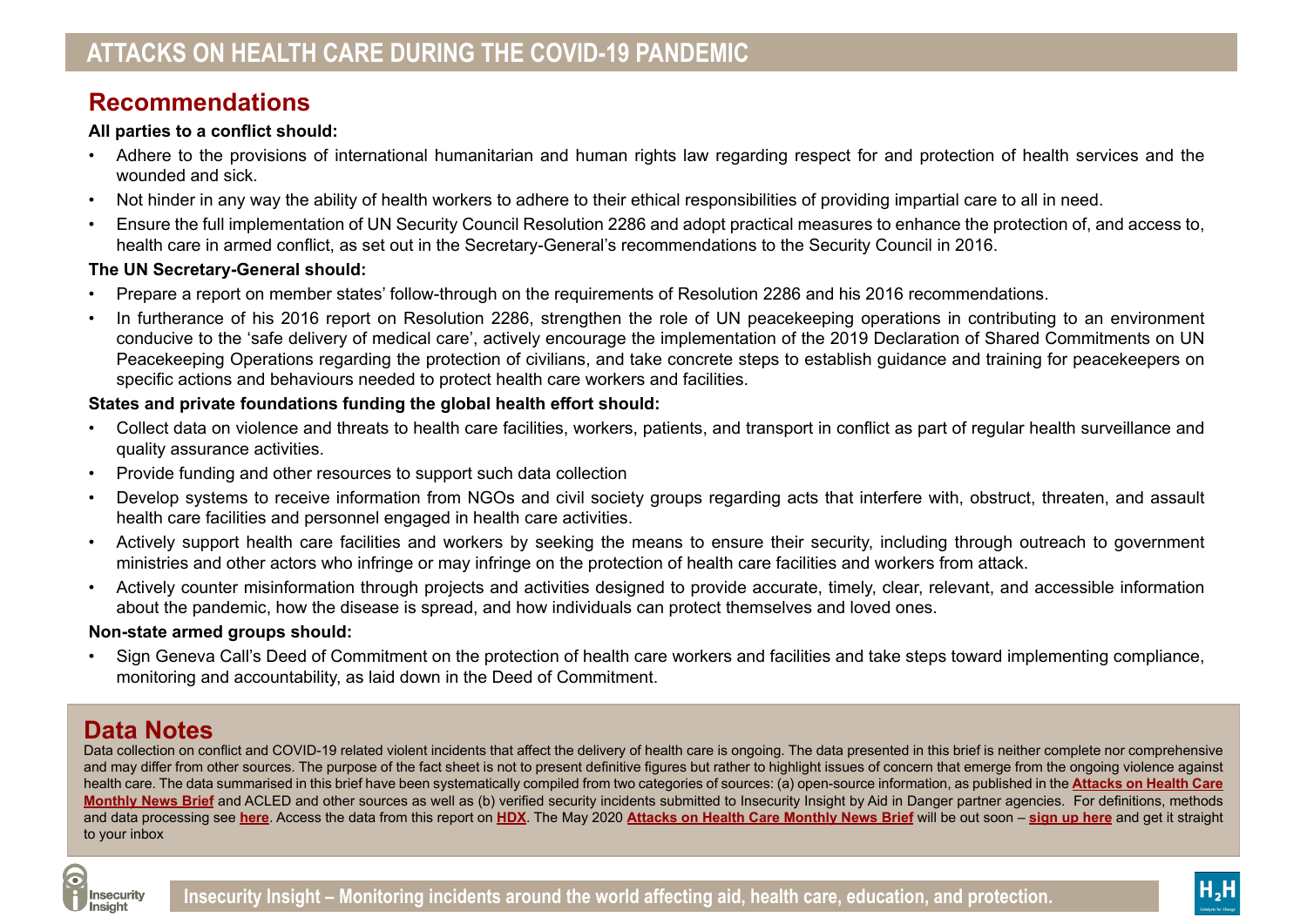# **Examples of conflict-related violence affecting the COVID-19 response**

This list is neither comprehensive nor complete. It provides examples that illustrate different types of conflict-related violence affecting health care during the COVID-19. For more incidents, please **[access data on HDX](https://data.humdata.org/dataset/aid-security-and-covid-19)**. **See overviews on [airstrikes and shelling](https://bit.ly/2zmayW7) and [other conflict](https://bit.ly/3cmmCUw) incidents that affected health care.** 

#### **Attacks on civilians**

- In Afghanistan, gunmen attacked an MSF-supported maternity ward on 12 May 2020 and killed 16 people, including young mothers, midwives, and new-born babies.
- In Cameroon, Boko Haram fighters attacked a village on 7 April 2020 and destroyed a health centre in the Extreme-Nord province.
- In Kenya, al-Shabaab militants attacked a truck transporting medicine near the Kenya-Somalia border on 11 March 2020, killing both the driver and his assistant, as part of an ongoing wider campaign against non-local Christians in north-east Kenya.
- In Mozambique, jihadist militants burned down a health centre in Cabo Delgado province, on 28 May 2020, during an attack on the town, during which ISIS flags were raised.

### **Attacks on health programmes**

• In the DRC, Ebola response teams were attacked and health centres ransacked in Beni and Lubero territories in April. An Ebola treatment centre was set on fire in Butembo on 9 May 2020.

### **Crossfire casualties**

• In Sudan, soldiers from two different sections of the security forces fought each other on 14 May 2020 and violently forced their way into an MSF-supported health care facility in Central Darfur. A female Sudanese MSF nurse was severely injured in the crossfire.

#### **Air strikes and shelling**

In Libya and Yemen, air strikes and shelling hit at least 11 hospitals and COVID-19-related facilities between March and May 2020. This included air strikes on 6 and 7 May on the Al Khadra Hospital in Tripoli, Libya, which was **[treating COVID-19 patients](https://ruptly.tv/en/videos/20200409-004)**, and three COVID-19 quarantine centres in Al Hudaydah Al Bayda, Ma'rib and Taiz city governorates, Yemen.

#### **Theft**

- In Libya, unidentified perpetrators seized three ambulances from the Sabratha Teaching Hospital in Tripoli during armed clashes on 13 April 2020.
- In Yemen, on 29 March 2020 separatist forces of the Southern Transitional Council stole ambulances provided by the WHO specifically for the COVID-19 response from Aden port.

## **Attacks on medical transport**

• In Egypt, ISIS militants in Rafah, North Sinai, attacked an ambulance on about 4 March 2020 and fatally shot a soldier in the head who was being transported to a hospital.

### **Killings**

At least 20 health workers were violently killed between March and May in Afghanistan, Libya, Myanmar, Nigeria, Somalia, South Sudan, Syria, Uganda, and Yemen.

- • In Somalia, unidentified perpetrators killed seven health workers in Gololey village in the Balcad district in Hirshabelle on about 29 May 2020.
- In South Sudan, intercommunal violence killed an MSF worker in Pieri town, Jonglei state, some time between 16 and 17 May 2020.
- In Uganda, unidentified gunmen killed an INGO doctor in Napak district on 8 May 2020.

#### **Kidnappings**

At least 11 health workers were kidnapped between March and May 2020 in Burkina Faso, the DRC, Libya and Yemen.

- In Burkina Faso, armed men kidnapped the chief nurse of Koualou town on 4 April 2020.
- In the DRC, an MSF team of four staff members were kidnapped on 16 April 2020 and held captive for three davs in South Kivu.
- In Libya, on 23 April 2020 four health workers from the Ibn Sina Public Hospital in Sirte were reported missing over a two-week period following an 'arrest' by an armed group.
- In Yemen, two workers from the Emirati Red Crescent were kidnapped in Aden on 20 March 2020. They were later found dead.